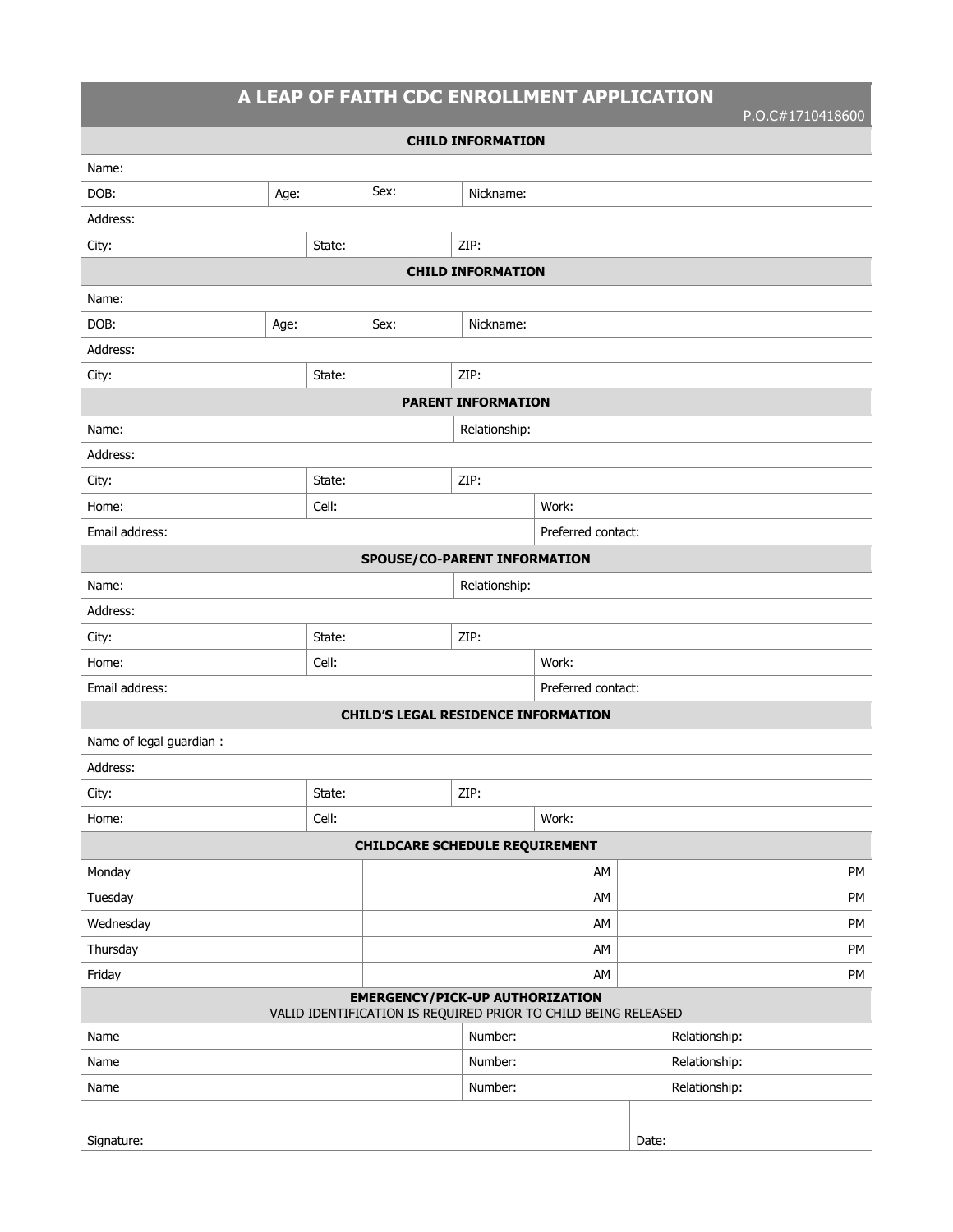## **ORIENTATION CHECKLIST**

| Child's Name                                                                                                                                                                                                                         |                                                                                                                                                      |
|--------------------------------------------------------------------------------------------------------------------------------------------------------------------------------------------------------------------------------------|------------------------------------------------------------------------------------------------------------------------------------------------------|
| List your child's favorite                                                                                                                                                                                                           |                                                                                                                                                      |
|                                                                                                                                                                                                                                      |                                                                                                                                                      |
|                                                                                                                                                                                                                                      |                                                                                                                                                      |
|                                                                                                                                                                                                                                      |                                                                                                                                                      |
|                                                                                                                                                                                                                                      |                                                                                                                                                      |
|                                                                                                                                                                                                                                      |                                                                                                                                                      |
| Videos: North American Commission and Commission and Commission and Commission and Commission and Commission and Commission and Commission and Commission and Commission and Commission and Commission and Commission and Comm       |                                                                                                                                                      |
|                                                                                                                                                                                                                                      |                                                                                                                                                      |
|                                                                                                                                                                                                                                      |                                                                                                                                                      |
|                                                                                                                                                                                                                                      |                                                                                                                                                      |
|                                                                                                                                                                                                                                      |                                                                                                                                                      |
| Outdoor Activity: the contract of the contract of the contract of the contract of the contract of the contract of the contract of the contract of the contract of the contract of the contract of the contract of the contract       |                                                                                                                                                      |
|                                                                                                                                                                                                                                      |                                                                                                                                                      |
|                                                                                                                                                                                                                                      |                                                                                                                                                      |
| My child is affaid of: <u>the contract of the contract of the contract of the contract of the contract of the contract of the contract of the contract of the contract of the contract of the contract of the contract of the co</u> |                                                                                                                                                      |
|                                                                                                                                                                                                                                      |                                                                                                                                                      |
|                                                                                                                                                                                                                                      |                                                                                                                                                      |
| Other people who have regular contact and are involved in the care of my child                                                                                                                                                       |                                                                                                                                                      |
|                                                                                                                                                                                                                                      |                                                                                                                                                      |
| Name And Relationship                                                                                                                                                                                                                | Name And Relationship                                                                                                                                |
|                                                                                                                                                                                                                                      |                                                                                                                                                      |
| Name And Relationship                                                                                                                                                                                                                | Name And Relationship                                                                                                                                |
|                                                                                                                                                                                                                                      |                                                                                                                                                      |
| Name And Relationship                                                                                                                                                                                                                | Name And Relationship                                                                                                                                |
|                                                                                                                                                                                                                                      |                                                                                                                                                      |
| Name And Relationship                                                                                                                                                                                                                | Name And Relationship                                                                                                                                |
| the orientation process:                                                                                                                                                                                                             | Please provide and other information you woud like to share about your child to him/her feel more comfortable to provide a smooth transition through |
|                                                                                                                                                                                                                                      |                                                                                                                                                      |
|                                                                                                                                                                                                                                      |                                                                                                                                                      |
|                                                                                                                                                                                                                                      |                                                                                                                                                      |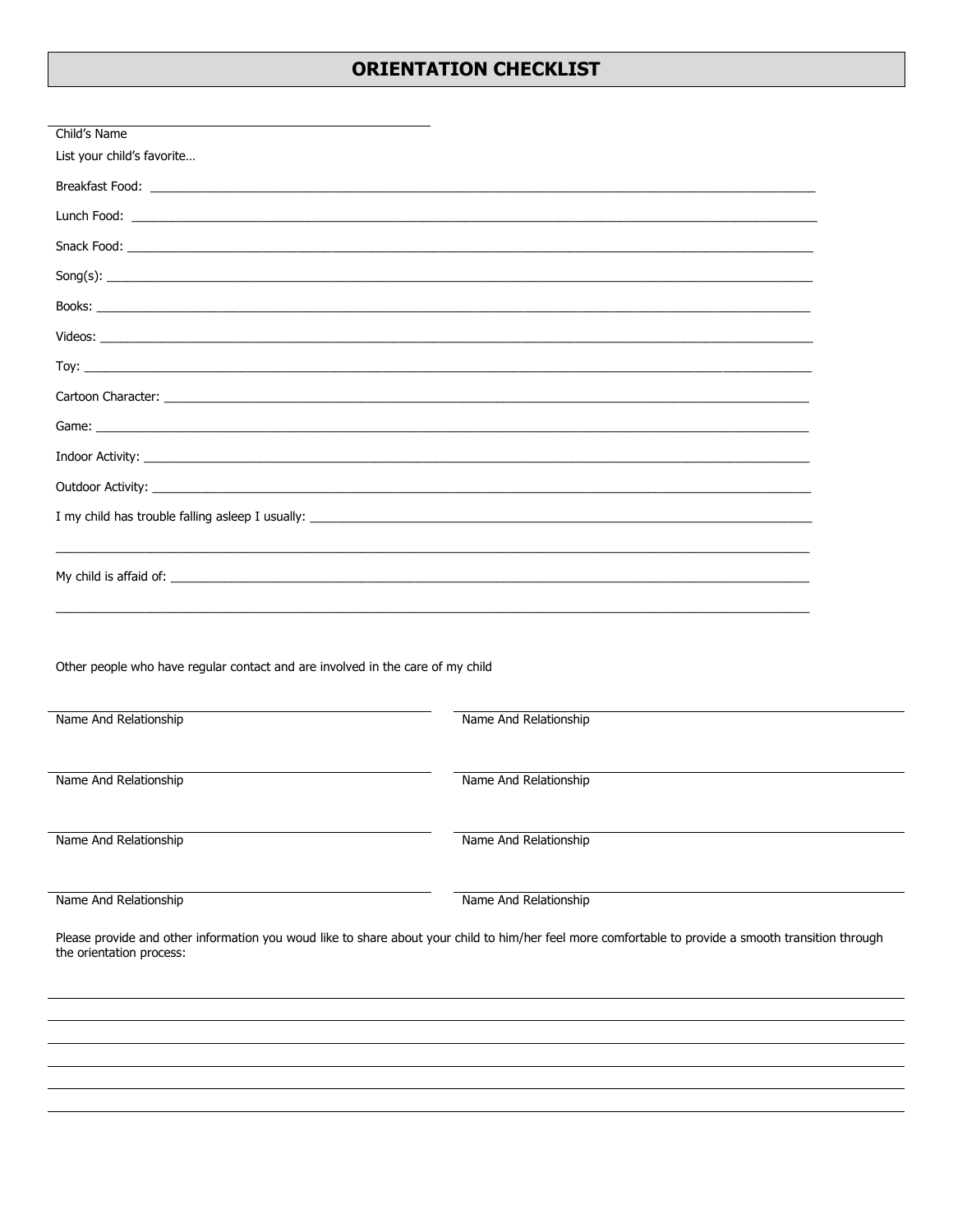## **EMERGENCY CONTACT AND MEDICAL INFORMATION FOR A CHILD**

| Date of Birth<br>Parent's/Guardian's Name<br>Home Phone<br>Work Phone<br>Address<br>City, ST ZIP Code<br><b>ALTERNATIVE EMERGENCY CONTACTS</b><br>Secondary Emergency Contact And Relationship<br>Home Phone<br>Work Phone<br><b>Address</b>                                                                                                                                                      | Sex  |  |  |  |
|---------------------------------------------------------------------------------------------------------------------------------------------------------------------------------------------------------------------------------------------------------------------------------------------------------------------------------------------------------------------------------------------------|------|--|--|--|
|                                                                                                                                                                                                                                                                                                                                                                                                   |      |  |  |  |
|                                                                                                                                                                                                                                                                                                                                                                                                   |      |  |  |  |
|                                                                                                                                                                                                                                                                                                                                                                                                   |      |  |  |  |
|                                                                                                                                                                                                                                                                                                                                                                                                   |      |  |  |  |
|                                                                                                                                                                                                                                                                                                                                                                                                   |      |  |  |  |
|                                                                                                                                                                                                                                                                                                                                                                                                   |      |  |  |  |
|                                                                                                                                                                                                                                                                                                                                                                                                   |      |  |  |  |
|                                                                                                                                                                                                                                                                                                                                                                                                   |      |  |  |  |
|                                                                                                                                                                                                                                                                                                                                                                                                   |      |  |  |  |
| City, ST ZIP Code                                                                                                                                                                                                                                                                                                                                                                                 |      |  |  |  |
| <b>MEDICAL INFORMATION</b>                                                                                                                                                                                                                                                                                                                                                                        |      |  |  |  |
|                                                                                                                                                                                                                                                                                                                                                                                                   |      |  |  |  |
|                                                                                                                                                                                                                                                                                                                                                                                                   |      |  |  |  |
| <b>Phone Number</b>                                                                                                                                                                                                                                                                                                                                                                               |      |  |  |  |
| Policy Number                                                                                                                                                                                                                                                                                                                                                                                     |      |  |  |  |
|                                                                                                                                                                                                                                                                                                                                                                                                   |      |  |  |  |
| I authorize all medical and surgical treatment, X-ray, laboratory, anesthesia, and other medical and/or hospital procedures as may be performed or<br>prescribed by the attending physician and/or paramedics for my child and waive my right to informed consent of treatment. This waiver applies only in<br>the event that neither parent/guardian can be reached in the case of an emergency. |      |  |  |  |
| Date                                                                                                                                                                                                                                                                                                                                                                                              |      |  |  |  |
| I give permission for my child to go on field trips. I release A Leap of Faith CDC and individuals from liability in case of accident during activities related                                                                                                                                                                                                                                   |      |  |  |  |
|                                                                                                                                                                                                                                                                                                                                                                                                   |      |  |  |  |
| Date                                                                                                                                                                                                                                                                                                                                                                                              |      |  |  |  |
|                                                                                                                                                                                                                                                                                                                                                                                                   | Date |  |  |  |